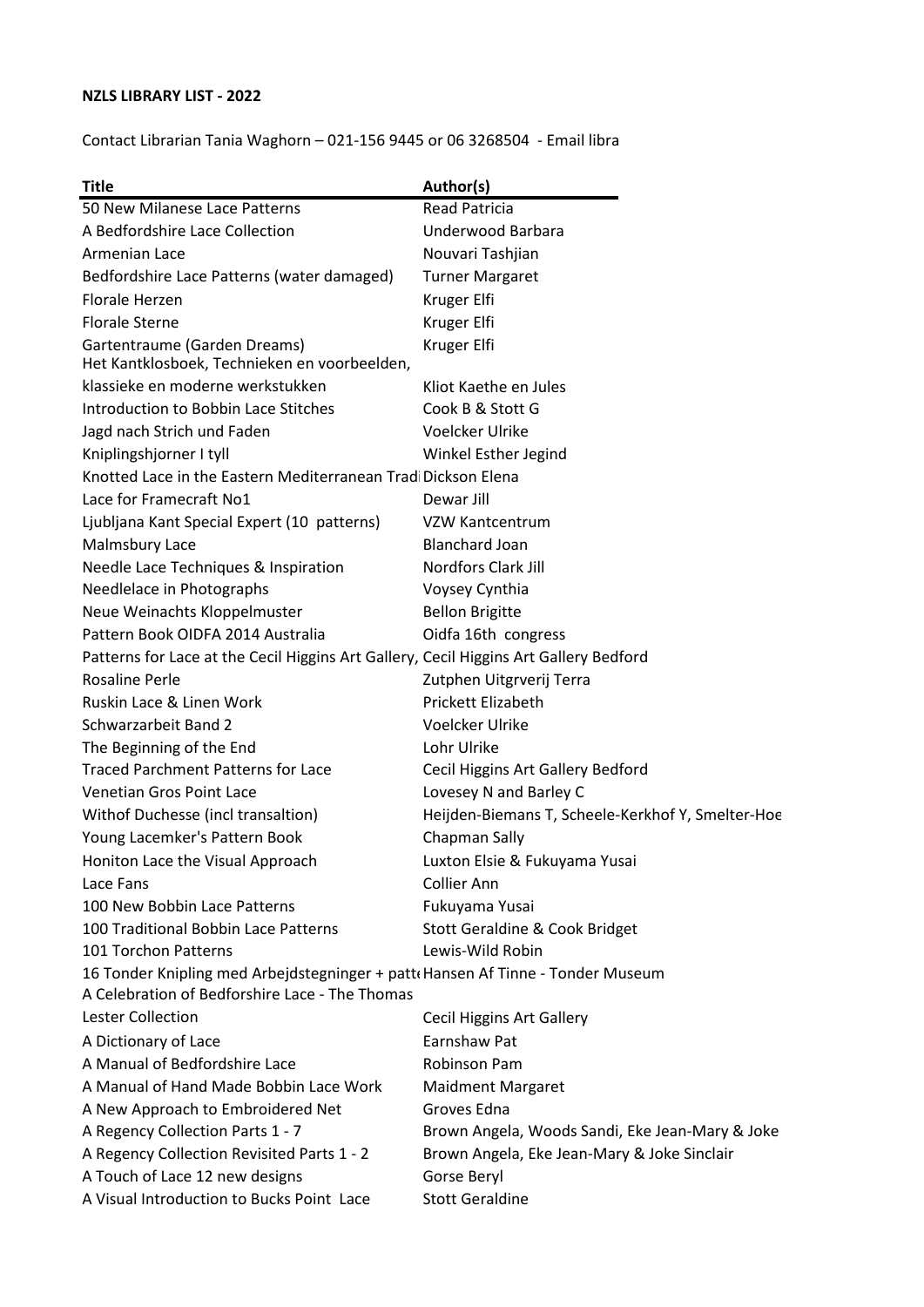ABC of Pillow Lace (photocopy) Murgatroyd O.G. Advanced Bedfordshire Lace Patterns 2 (A3 Boc The Lace Guild All about making Geometrical Bucks Point Lace Stillwell Alexandra Alphabet minitures Vandenhorst JJ An A B C of lace patterns Dye Gilian An Early Lace Workbook Shepherd Rosemary An illustrated guide to Lace Reigate Emily An Introduction to Needle Point Close Eunice An introduction to Bedfordshire lace Leader Jean An Introduction to Needle Lace The Lace Guild Animal minitures Vandenhorst JJ Animlas for presents Vandenhorst JJ Antique lace patterns and all the Bradbury Frances M Baby Lace with christenings in mind Stott Geraldine Basic technical instruction book The Guild of Needle Laces Batternburg and other Tape Laces, Techniques, Sutterick Publishing co. Beginners' Guide to Bobbin Lace **Dye Gilian & Thunder Adrienne** Beginning Bobbin Lace Dye Gillian Binche Lace Guisana Micheal and Dunn Linda Bits of Lace Svetlik Maja & Fortuna Metka editors Bits of Lace 2 Svetlik Maja & Fortuna Metka editors Bits of Lace 3 Svetlik Maja & Fortuna Metka editors Bobbin & Needle Laces - Identification & Care Earnshaw Pat Bobbin Lace An Illustrated Guide to Traditional a Fuhrmann Brigita Bobbin Lace Butterflies and Flowers in Point Gro Kenn Elwyn Bobbin Lace Flowers **Constanting Constanting Constanting Constanting Constanting Constanting Constanting Constanting Constanting Constanting Constanting Constanting Constanting Constanting Constanting Constanting Constanti** Bobbin Lace in photographs Voysey Cynthia Bobbin Lace Making Nottingham Pamela Bobbin Lace Making Wright Doreen Bobbin Lace Making **Southard Doris** Southard Doris Bobbin Lace Making for Beginners **Dawson Amy** Bobbin Lace Patterns Zwaal-Lint Tiny Bookmarks, Motifs and Little Things 1 Moore Ann Braid Lace for Today Fisher Jennifer Bruges Flower Lace Sutton Edna Brussels Lace in the collections of the Museums of the City **Assatouroff Corinne & Verbos Martine** Bucks point lace making Nottingham Pamela Bucks Point prickings from samples in the Luton Riley Kate Building torchon lace patterns Cook Bridget M Carrickmacross Lace from beginner to expert Butler Mollie & Trubshaw Alexandra CD2000 - A Lace Project for the Millennium Robinson Deborah Charted Bobbin lace ©Plotadot 1993 Chrysanthemum Lace Belleville Cathleen Classic tatting patterns **Classic tatting patterns Classic tatting patterns** Coggeshall Tambour Lace a short history **Dudding Jean** Colour in Lace Collier Ann Complete Set NZLS magazines NZLS Contemporary Needlelace OIDFA Bishop Christine Contempory Lace for You **Atkinson Jane**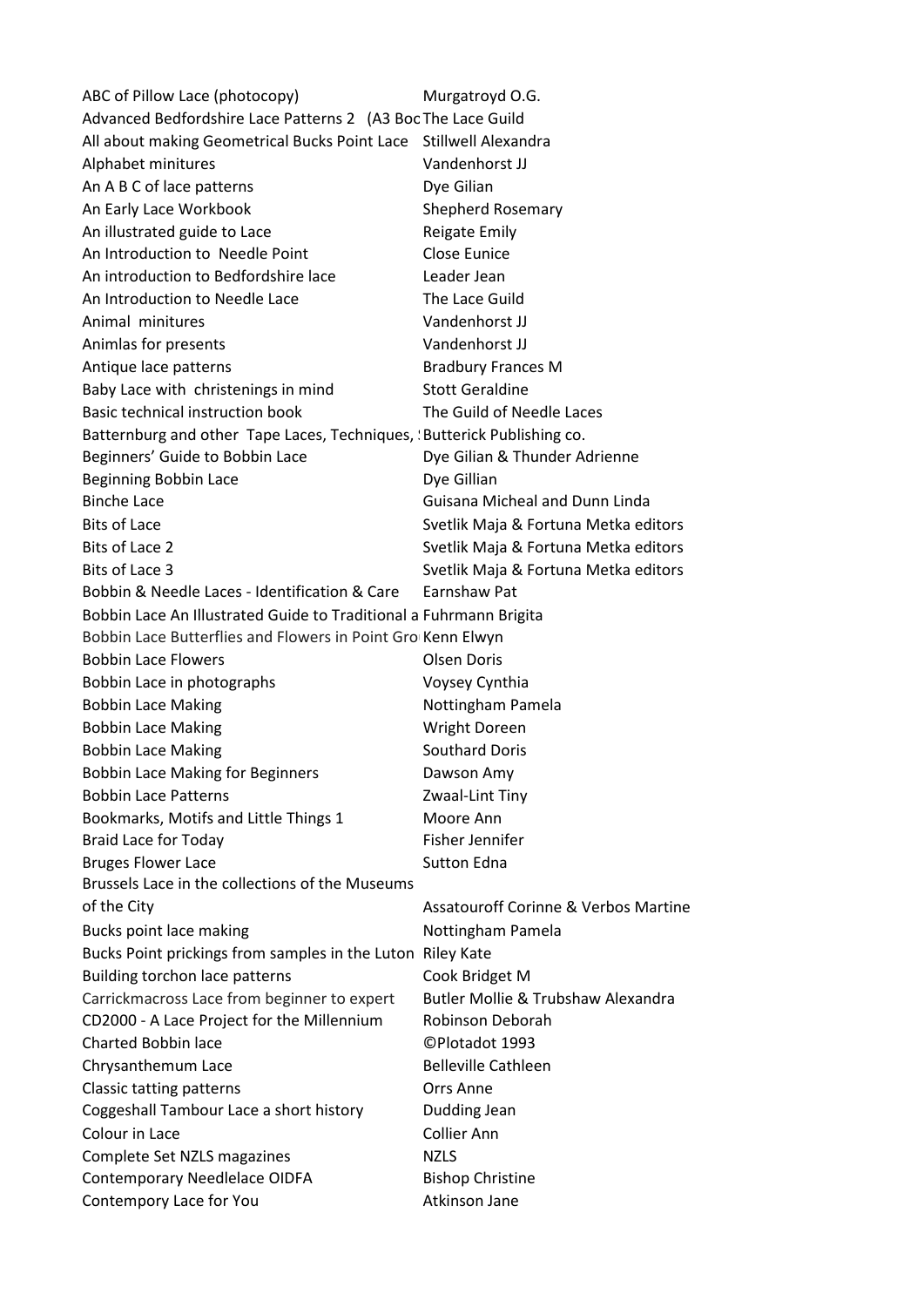| Crafting with Lace                                                                                                                                                  | Cusick Joyce Elizabeth                                |  |
|---------------------------------------------------------------------------------------------------------------------------------------------------------------------|-------------------------------------------------------|--|
| <b>Creating Coggeshall Lace</b>                                                                                                                                     | Dudding Jean                                          |  |
| Creating Original Hand-Knitted Lace                                                                                                                                 | <b>Stove Margaret</b>                                 |  |
| Creative Design in Bobbin Lace                                                                                                                                      | Collier Ann                                           |  |
| Creative Design in Needlepoint Lace                                                                                                                                 | Lovesey Nenia                                         |  |
| Creative lace making                                                                                                                                                | Fish Harriet U                                        |  |
| Crochet mesh with complete diagramns                                                                                                                                | Ondori                                                |  |
| Czech Lace 1                                                                                                                                                        | Moravia                                               |  |
| De techniek van de Kloskant Stropkant                                                                                                                               | Geers-Vermeulen M.J.                                  |  |
| De techniek van het Kantklossen                                                                                                                                     | van Olffen Annelie                                    |  |
| Design Techniques for Modern Lace                                                                                                                                   | Sorenson Veronica D.                                  |  |
| Designing and mounting lace fans                                                                                                                                    | Springett Christine                                   |  |
| Designs in Point Ground Lace from Australian Wi Kenn Elwyn                                                                                                          |                                                       |  |
| Downton Lace                                                                                                                                                        | Kemp Bertha                                           |  |
| <b>Drafting Torchon Lace Patterns</b>                                                                                                                               | Stillwell Alexandra                                   |  |
| Dryad Lacemaking Patterns - sets 1, 2 & 3                                                                                                                           | Clare Raie                                            |  |
| Duchess lace                                                                                                                                                        | Newble-de Graaf Jane                                  |  |
| <b>Duchesse Pattern</b>                                                                                                                                             | Sister Judith & Vogels Ans                            |  |
| Een regenboog van boekenleggers (7 s'Gravenm Dutch Organisation of Lacemakers - LOKK                                                                                |                                                       |  |
| Een stukje kantgeschiedenis met patronen naar (Dutch Organisation of Lacemakers - LOKK                                                                              |                                                       |  |
| Embroidered and Machine Nets Limerick & Worl Earnshaw Pat                                                                                                           |                                                       |  |
| Fantaisie (Flanders)                                                                                                                                                | Nakazaki Kumiko                                       |  |
| <b>Fantasy Flowers</b>                                                                                                                                              | <b>Shepherd Rosemary</b>                              |  |
| <b>Filet Lace Stitches and Patterns</b>                                                                                                                             | Morgan Margaret                                       |  |
| Flanders Lace $-4$ (three new designs)                                                                                                                              | <b>Pauwels Nadine</b>                                 |  |
| Flanders Lace $-$ A step by step guide                                                                                                                              | Niven Mary                                            |  |
| <b>Floral Bedfordshire</b>                                                                                                                                          | Scheele- Kerkhof Yvonne                               |  |
| Flowers in Honiton lace                                                                                                                                             | Luxton Elsie and Fukuyama Yusai                       |  |
| Flowers in needle point lace                                                                                                                                        | <b>Holmes Doreen</b>                                  |  |
| <b>Free Lace Patterns</b>                                                                                                                                           | Brown Sheila                                          |  |
| From Coaster to Tablecloth vol. 1 - 3                                                                                                                               | Moore Ann                                             |  |
| Fun with leaves                                                                                                                                                     | Springett Christine                                   |  |
| Further Steps in Honiton Lace                                                                                                                                       | <b>Thompson Susanne</b>                               |  |
| <b>Grund Variationen</b>                                                                                                                                            | <b>Bellon Brigitte</b>                                |  |
| Grunde                                                                                                                                                              | Gute Viele & Voelcker Ulrike                          |  |
| Guide to Lace and Linens                                                                                                                                            | Kurella Elizabeth M                                   |  |
| History of Lace                                                                                                                                                     | Palliser Bury Mrs                                     |  |
| <b>Honiton Fillings</b>                                                                                                                                             | Dorsett Joyce, The lace guild                         |  |
| <b>Honiton Lace</b>                                                                                                                                                 | Inder P.M.                                            |  |
| <b>Honiton Lace Patterns</b>                                                                                                                                        | <b>Luxton Elsie</b>                                   |  |
| Honiton Lace: A Practical Guide                                                                                                                                     | Voysey Cynthia                                        |  |
| <b>Honiton Notes</b>                                                                                                                                                | <b>Hawkins Christine</b>                              |  |
|                                                                                                                                                                     |                                                       |  |
| Idrija Lace                                                                                                                                                         | Cook Bridget M & Tratnik Metka                        |  |
| Idrija Lace - Halfstitch in Idrija narrow tape lace Svetlik Maja & Fortuna Metka<br>Idrija Lace - idrija Narrow tape lace and double s Svetlik Maja & Fortuna Metka |                                                       |  |
|                                                                                                                                                                     |                                                       |  |
| Idrija Lace Narrow Cloth Stitch                                                                                                                                     | Svetlik Maja & Fortuna Metka editors<br>Gubbini Bruna |  |
| Il Punto Antoco (incl english translation)                                                                                                                          | <b>Channer Catherine and Buck Anne</b>                |  |
| In the Cause of English Lace                                                                                                                                        |                                                       |  |
| <b>Inspiration Maschinen-Spitze</b>                                                                                                                                 | Verein Kloppeln und textile spitzenkunst in Osterrei  |  |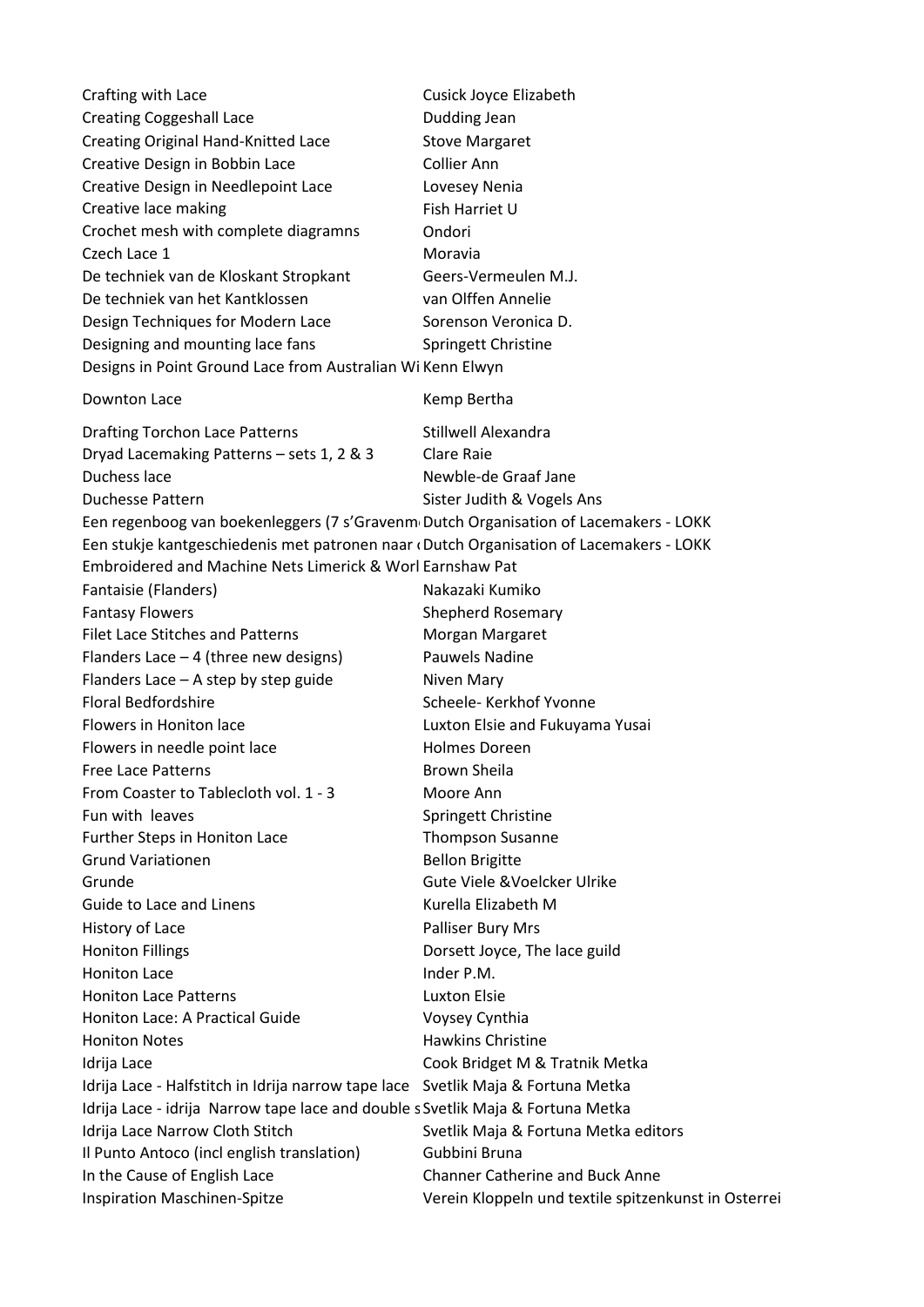| Introducing Traditional Bedfordshire Lace in 20 L Underwood Barbara M |                                                                                        |
|-----------------------------------------------------------------------|----------------------------------------------------------------------------------------|
| Introduction to Bobbin Lace Making                                    | <b>Shepherd Rosemary</b>                                                               |
| Introduction to bobbin lace patterns                                  | Cook Bridget M                                                                         |
| Introduction to Honiton Lace                                          | <b>Thompson Susanne</b>                                                                |
| Introduction to Needlepoint Lace                                      | Lovesey Nenia                                                                          |
| Invisible - hidden starts and finishes                                | Wolter-Kampmann Martina                                                                |
| Irish Crochet Lace in Austria and France                              | <b>Ballantyne Barbara</b>                                                              |
| Irish Crochet Lace in the Nineteenth Century                          | <b>Ballantyne Barbara</b>                                                              |
| Irish Lace making                                                     | O'Connor Eileen C                                                                      |
| Jana's Jewellery                                                      | Novak Jana                                                                             |
| Jana's Textile Jewellery                                              | Novak Jana                                                                             |
| Jan's Gems A Collection of Torchon Patterns                           | Cole Janice                                                                            |
| Kanteel - ABC                                                         | Kanteel                                                                                |
| Kanteel - Bloemen / flowers                                           | Kanteel                                                                                |
| Kanteel - Dieren / animals                                            | Kanteel                                                                                |
| Kantklospatronen                                                      | Zwaal-Lint Tiny                                                                        |
| Kantklossen                                                           | Johanson Sally                                                                         |
| Kantklossen                                                           | Leeuwrik Nel                                                                           |
| Kantklossen slag voor slag                                            | <b>Boelaars Zus</b>                                                                    |
| Klekljanje 3                                                          | Poljanec Katarina, Rupnik Marinka, Tratnik Metka                                       |
| Kloppelarbeiten                                                       | von Reden Gussi                                                                        |
| Kloppeln und Occhi                                                    | Lammer Jutta                                                                           |
| Kloppelspitzen mit Blumen                                             | <b>Burkhard Claire</b>                                                                 |
| Kloskant                                                              | Acket-de Neza Carmen                                                                   |
| Knipling 3 Tonder-Knipling                                            | Nissen Karen Trend                                                                     |
| Knypplerskan (books 1, 2 and 3)                                       | Olsson Inga-Lisa                                                                       |
| Knyppling                                                             | Johanson Sally                                                                         |
| La Dentelle et la Mode.<br>Pattern magazine                           |                                                                                        |
| Lace                                                                  | <b>Bookking International</b>                                                          |
| Lace                                                                  | van der Meulen-Nulle L.W.                                                              |
| Lace - A guide to Identifiaction of old lace types                    |                                                                                        |
| and techniques                                                        | <b>Toomer Heather</b>                                                                  |
| Lace and Bobbins                                                      | Huetson T. L.                                                                          |
| Lace and Lacemaking                                                   | <b>Bullock Alice-May</b>                                                               |
| Lace Australian Wildflowers in Point Ground                           | Kenn Elwyn                                                                             |
| Lace Dealers Pattern Book from Luton Museum                           |                                                                                        |
| Lace Flowers                                                          | Willmot Joyce R.                                                                       |
| Lace for children of all ages                                         | Springett Christine                                                                    |
| Lace for Church use                                                   | Downham Clare                                                                          |
| Lace for special occasions                                            | Springett Christine                                                                    |
| Lace from the Australian Bush                                         | Rees Jenny                                                                             |
| Lace Machines and Machine Lace                                        | Earnshaw Pat                                                                           |
| Lace Makers in New Zealand before 1970                                | Crowsen Alwynne                                                                        |
| Lace Making                                                           | Close Eunice                                                                           |
| Lace making                                                           | Page Eleanor                                                                           |
|                                                                       |                                                                                        |
| Lace Making and Collecting<br>Lace Old and New 1984                   | Moody A. Penderel                                                                      |
| Lace the Labour and the Luxury                                        | Canterbury Museum Christchurch New Zealand<br>Anderson Margaret and Knottenbelt Maaike |
| Lace with the delicate air                                            |                                                                                        |
|                                                                       | Brooklyn Museum May 1956                                                               |
| Lacemaking Point ground                                               | Channer C.C.                                                                           |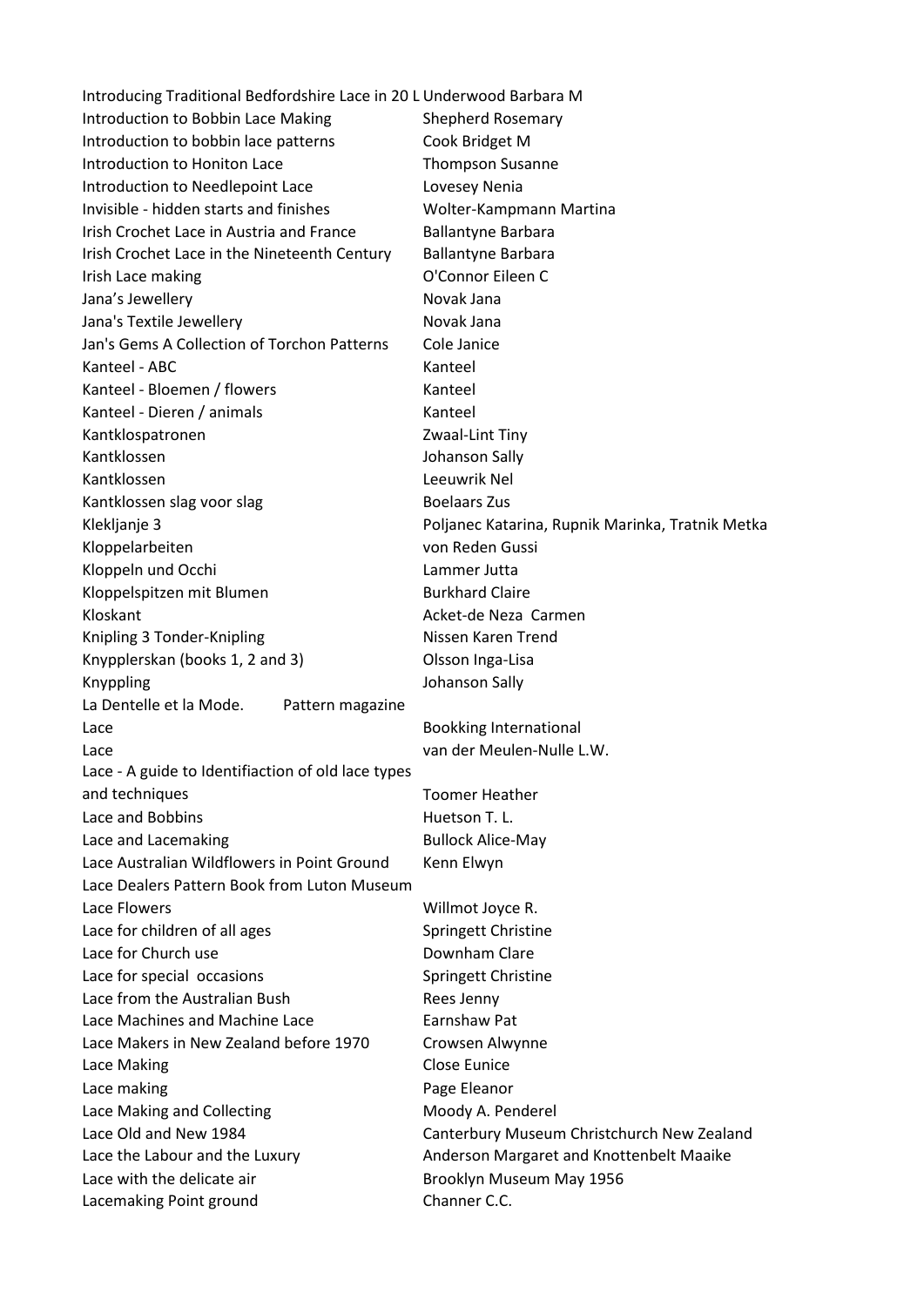Lacemaking Point ground revised edition Channer C.C. Le Pompe 1559, Patterns for Venetian Bobbin La Levey Santina M and Payne Patricia C Love Lace: Powerhouse Museum International La Ward Lindie Luton Lace Treasury Volume I Barry Sally C Luton Lace Treasury Volume II Barry Sally C Luton Lace Treasury Volume III Barry Sally C Made with lace **Barnston Ginny** Manual for Sluis and Withof Duchess laces Part | Reijs Anneke Manual for Sluis and Withof Duchess Laces Part I Reijs Anneke Manual for Sluis and Withof Duchess Laces Part I Reijs Anneke Milanese Lace – An Introduction Read Patricia & Kincaid Lucy Miniature bobbin lace Snowden Roz Modern Bobbin Lace **IVersen Karen Marie** Modern Lace Designs Sorenson Veronica Modern lace making advanced studies Butterick Moravia Beckoning Cat: 5 Brooch Patterns Novak Jana Moravia Half circle: Brooch Patterns 2002 Novak Jana Moravia Small Dwarf: 4 patterns Novak Jana Motive in Tull **Lohr Ulrike** Mounting and using lace Mithers Jean Museums, galleries and stately homes with lace The Lace Guild My crochet laces **Ondori** Nature in Lace The Scheele -Kerkhof Yvonne Needle Lace Stitches: Classic and Contemporary Gibson Pat Needlecraft Practical Journal no.106 and 16 Needlecraft Needlelace Designs and Techniques Barley Catherine Needle-made Laces **Earnshaw Pat** Neue Kloppelideen fur Torchonspitzen Egger Katharina Neue Kloppelmuster **Egger Katharina** New Bobbin Lace Patterns The Manuscript Control of Zwaal-Lint Tiny New Braids and Designs in Milanese Lace Read Patricia & Kincaid Lucy New Design in Bobbin Lace Collier Ann New Designs in Honiton Lace **Perryman Pat & Voysey Cynthia** New Designs in Lacemaking Malmberg Kristina & Thorlin Naime New Ideas for Miniature Bobbin Lace Snowden Roz New Patterns in Honiton Lace Biggins Caroline and Barry Nottingham Lace Halls Zillah Nyplatkaame Lets make bobbin lace Kortelahti Eeva-Liisa Old Handmade Lace with a Dictionary of Lace Jackson Mrs F Nevill Old lace Handbook for Collectors Jourdain Margaret Originele Kragen Van Kant Patronen van de's Gravenmoersekant, donated k Wensing Petronella Patronenmap Vlaanderse Kanten 1 De Keersmaecker Walter Pattern Design for Torchon Lace Atkinson Jane Patterns and Information for Beginners collecte Dunkley Catherine Pillow Lace **Mincoff Elizabeth & Marriage Margaret S** Pillow Lace and Bobbins Hopewell Jeffrey Pillow Lace Book 1 **Hamer Margaret & Waller Kathleen** Pillow Lace Book 2: English Maltese type lace ed; Hamer Margaret & Waller Kathleen Pillow Lace Book 3: Torchon Lace Part 1 Hamer Margaret & Waller Kathleen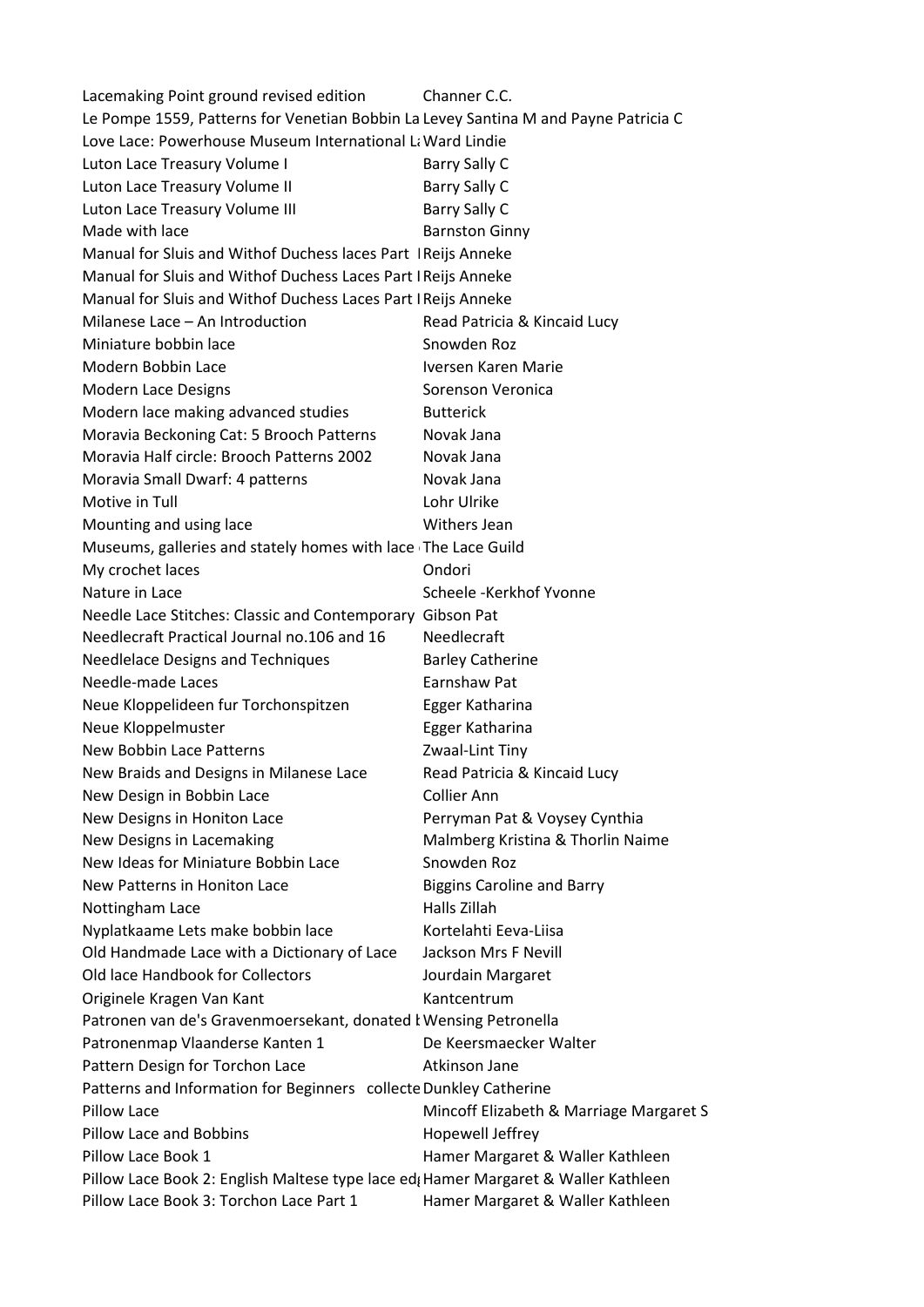Pillow Lace Book 4: Torchon Lace Part 2 (PC) Hamer Margaret & Waller Kathleen Pillow Lace Book 5 Point Ground Part1 Hamer Margaret & Waller Kathleen Pillow Lace Book 6 Point Ground Part2 Hamer Margaret & Waller Kathleen Pillow Lace in the East Midlands Freeman Charles Pillow or Bobbin Lace, Techniques, Patterns, Hist Mincoff Elizabeth & Marriage Margaret S Pincushions, Pendants and Paperweights Dye Gilian Plants and Flowers in Lace. Edited by Cook Bridget M Point and Pillow Lace Sharp Mary Point Ground Lace – A Comparative Study OIDFA Point Ground Patterns from Australia Kenn Elwyn Practical Skills in Bobbin Lace Cook Bridget Precious Threads of Time **Hall Jean Lillia** Pulled Thread Movra McNeill Punto Tagliato **Lovesey Nenia** Renaissance Patterns for Lace, Embroidery and NVinciolo Frederico Rosaline Lace **Example 20** Eemans-Moors Ghislaine Royal Honiton Lace **Luxton Elsie & Fukuyama Yusai** Russian Lace Patterns **Korableva Anna & Cook Bridget M.** Schneeberger Kloppelmotive Bellon Brigitte Schneeberger Lace Baumeister-Jonker Lia Schneebergse Kant Schneeberger Spitz van Olffen Spikermann Annelie Schneeflocken Weibrockchen Voelcker Ulrike Slovenska Ludova Palikovana Cipka Geciova-Komopovska Veronika Snakes galore Snakes galore Springett Christine Solace Table Cloth for St Peters Hospice Chipping Sodbury Lacemakers Spangles and superstitions Springett Christine & David Special Effects in Bobbin Lace Woods Sandi Special Occasions in Lace Cook Bridget M Starting needlepoint lace  $-$  A course for beginner Grimwood Valerie Starting Pillow Lace Part 1 **Hamer Margaret & Waller Kathleen** Success to the Lace pillow Springett Christine & David Syllabus 1,2 and 3 (Binche) Verbeke-Billiet Anne Marie Tablecloths and Bedspreads to knit and crochet Coats and Clark's book no.217 Tape Lace (Russian) **Pauwels Nadine** Tatting for today **DMC** Corporation Tatting Technique and History Nicholls Elgiva Technique & Design of Cluny Lace Paulis L.& Rutgers M Teneriffe Lace Designs and Inspriartions Cornell university library Teneriffe Lace work DMC library The Art of Bobbin lace Tebbs LA The Art of Bobbin lace supplement Tebbs L & R The basic book of Macrame and Tatting **Calculary Controls** Books The Basic Techniques of Bobbin Lace Needle Crafts 8 The Batsford Lace Pattern Pack. Bucks Point Nottingham Pamela The Bedfordshire Family of Laces Fisher Jennifer The Blandford Book of Traditional Handcrafts Rome John The Book of Bobbin Lace Stitches Cook Bridget M & Stott Geraldine The Borris Lace Collection Laurie Marie & Meldrum Annette The Christmas lace book Springett Christine The Craft of Tatting The Craft of Tatting Attenborough Bessie M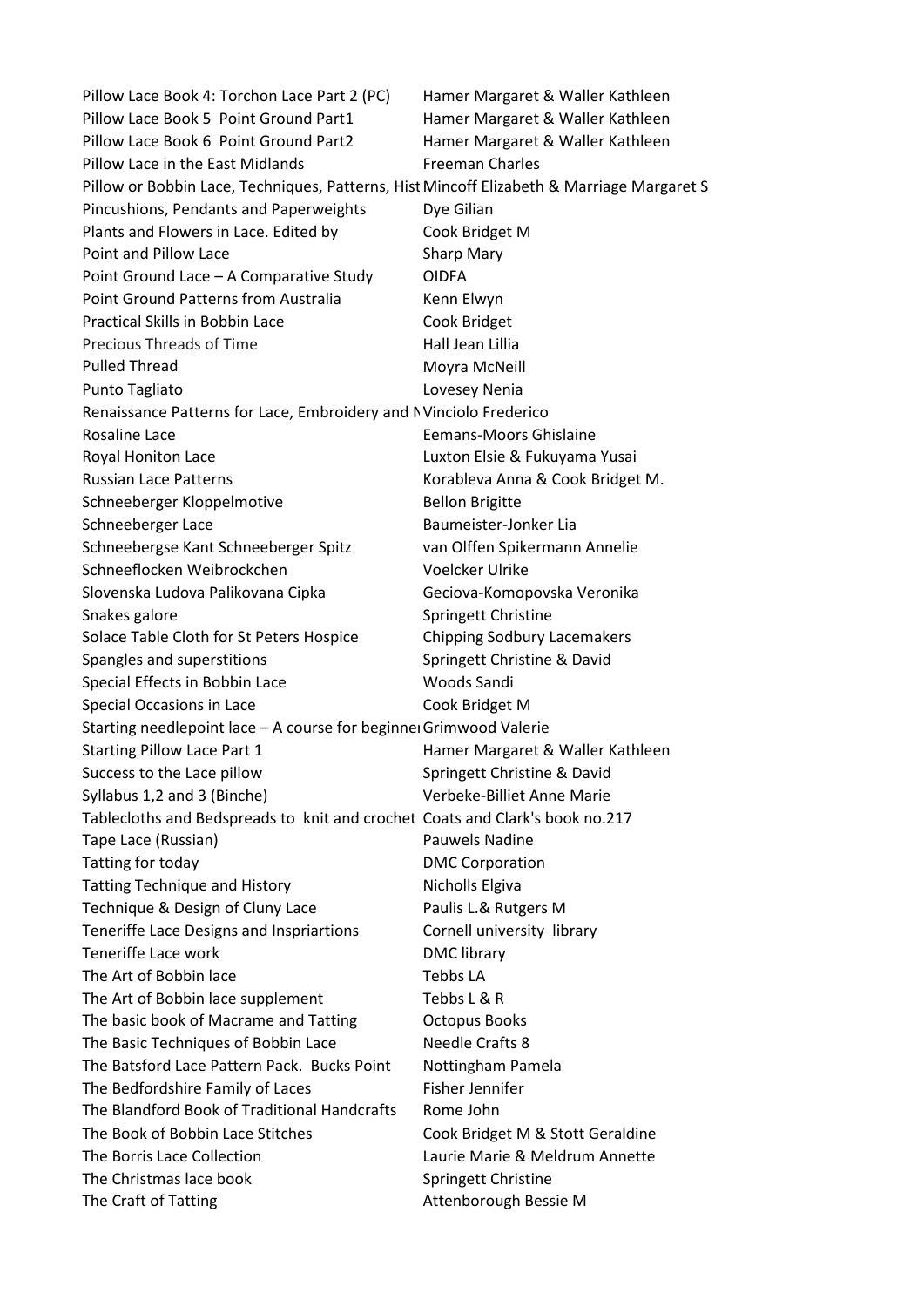| The Dryad book of bobbin Lace                                       | Clare Raie                                      |
|---------------------------------------------------------------------|-------------------------------------------------|
| The Grammer of Point Ground                                         | <b>Voelcker Ulrike</b>                          |
| The Identification of Lace                                          | Earnshaw Pat                                    |
| The Lace Collection (Belgium)                                       | Risselin-Steenebrugen M                         |
| The Lace Samples from Ipswich, Massachusetts, Thompson Karen H      |                                                 |
| The laces of Ipswich                                                | Raffel Marta Cotterell                          |
| The Lavendon Collection of Bobbin Lace Patterns Harris Valerie      |                                                 |
| The Little Book of Christenings                                     | Jean and Mary                                   |
| The little Book of Collars                                          | Jean and Mary                                   |
| The Little Book of Flowers                                          | Jean and Mary                                   |
| The Little Book of Hankie Edgings                                   | Jean and Mary                                   |
| The Little Book of Weddings                                         | Jean and Mary                                   |
| The Little Lace Book                                                | Luton Museum and Art Gallery                    |
| The love of lace                                                    | Harl Cynthia and Calvert Catherine              |
| The Romance of the Lace Pillow                                      | <b>Wright Thomas</b>                            |
| The Technique of Bobbin Lace                                        | Nottingham Pamela                               |
| The Technique of Branscombe point lace                              | Trivett Lillie D.                               |
| The Technique of Bruges Flower Lace                                 | Sorenson Veronica & Rombach de Kievid J.E.H.    |
| The Technique of Bucks Point Lace                                   | Nottingham Pamela                               |
| The Technique of Filet Lace                                         | Knight Pauline                                  |
| The Technique of Honiton Lace                                       | <b>Luxton Elsie</b>                             |
| The Technique of Irish Crochet Lace                                 | Maidens Ena                                     |
| The Technique of Needlepoint Lace                                   | Lovesey Nenia                                   |
| The Technique of Teneriffe Lace                                     | Stillwell Alexandra                             |
| The Technique of Torchon Lace                                       | Nottingham Pamela                               |
| The Torchon Lace Book                                               | Springett Christine                             |
| The Torchon Lace Workbook                                           | Cook Bridget M                                  |
| Thistles, Roses, Daffodils and Shamrocks                            | Leader Jean                                     |
| Threads for Lace 3 <sup>rd</sup> edition                            | Paternoster Brenda                              |
| Tonderkniplinger I                                                  | Skovgaard Inge Wind                             |
| <b>Torchon Fashion</b>                                              | Novak Jana                                      |
| <b>Torchon Lace for Today</b>                                       | Fisher Jennifer                                 |
| <b>Torchon Lace Prickings</b>                                       | Nottingham Pamela                               |
| Torchon Lace Ringbinder- a file of basic informal Nottingham Pamela |                                                 |
| <b>Torchon Lace Rings</b>                                           | <b>Vokac Alice</b>                              |
| Torchon: Basic Technical Instruction Book                           | The Lace Guild                                  |
| Torchonpatronen                                                     | Hardeman Henk                                   |
| Traditional Bedfordshire Lace Technique & Patte Underwood Barbara M |                                                 |
| Tullgrundspitzen Point Ground Lace                                  | Doepfner-Wettstein Ruth                         |
| Turning lace bobbins                                                | <b>Springett David</b>                          |
| <b>Twenty bookmarks</b>                                             | The Lace Guild                                  |
| <b>Two-Pair Inventions</b>                                          | Duvall Tamara P and                             |
| Unity Table Cloth for Save the Children                             | <b>Chipping Sodbury Lacemakers</b>              |
| Universal Lace Motif                                                | <b>Enchanted Lacemakers Guild of New Mexico</b> |
| Valencienne - A Workshop Manual - 2 parts                           | Franks Betty & Wensing Petronella               |
| Variations on an edging                                             | Springett Christine                             |
| Victorian Lace (Revised 2nd edition)                                | Wardle Patricia                                 |
| <b>Vlaanderse Kant</b>                                              | Zutphen Uitgrverij Terra                        |
| <b>Wedding Bells</b>                                                | Moore Ann                                       |
| Weddings, Christenings and anniversaries in lace Cook Bridget M     |                                                 |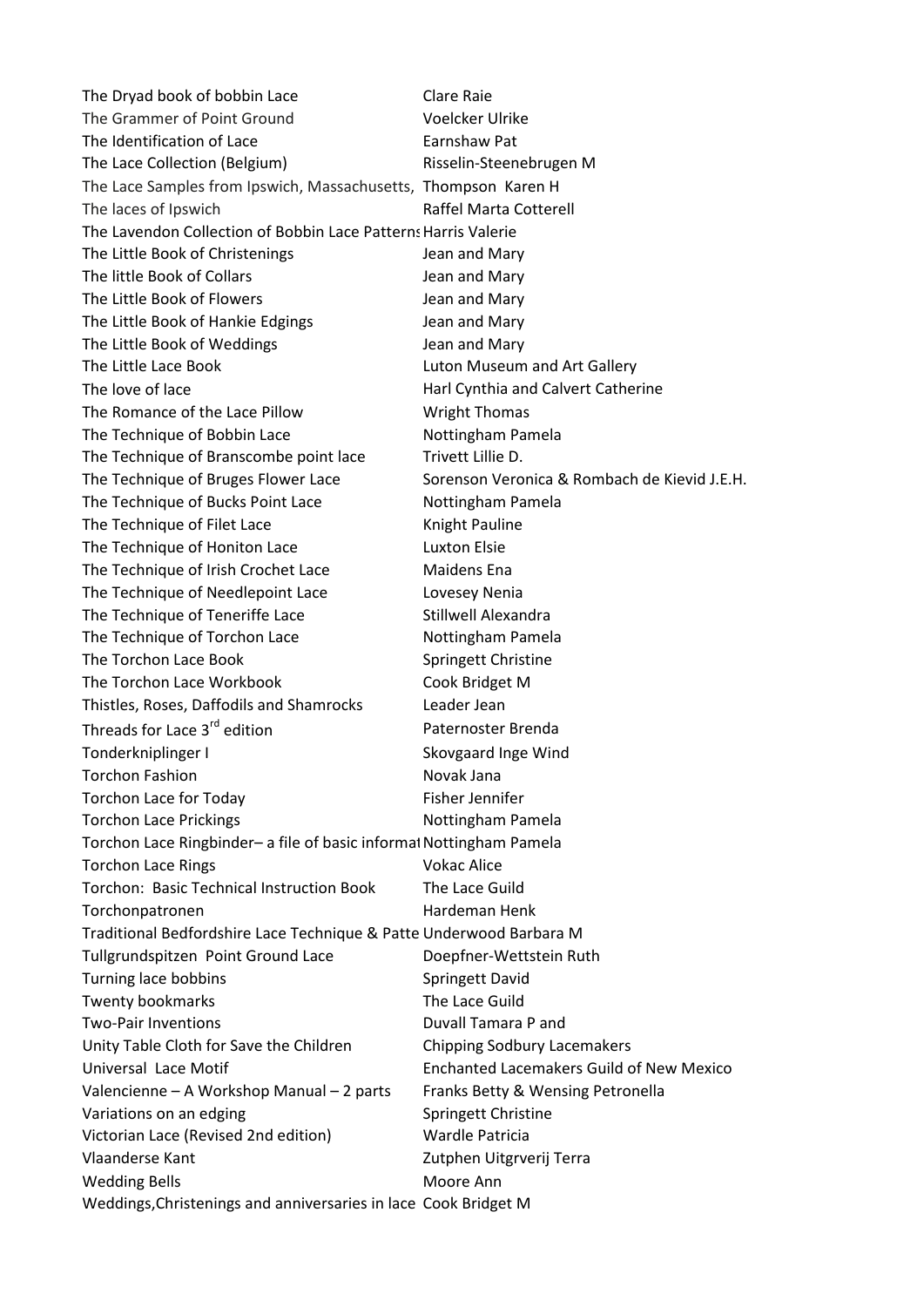Winslow Lace Industry 1875 – 1925 (Ringbinder Nottingham Pamela Withof Lace Microsoft Chemans Trude v.d., Scheele-Kerkhof Yvonne & Smelter-Hoekstra Puckerstra Puckerstra Puckerstra Puckerstra Puckerstra Puckerstra Puckerstra Puckerstra Puckerstra Puckerstra Puckerstra Puckerstra Pucker Zodiac Novak Jana

## **DVDs**

Buckinghamshire Point Lace Cook Bridget M. Lace Works Compiled by Wensing Petronella Needle Lace with Needle Lace with Williamson Carol Bedfordshire Lace 1,2,3,4 Springett Christine Honiton Lace Gibbs Mo Torchon Lace 1,2 Springett Christine

## **Patterns**

Travel pillow template Chrysanthemum **Petronella** Wensing Miss Channers Mat

## **VIDEOS**

Bedfordshire Lace 1,2,3,4 Springett Christine Honiton Lace Gibbs Mo Torchon Lace 1,2 Springett Christine

## **OTHER ITEMS**

Young Lacemaker Folder 2010 - 2012 English Young Lacemaker Folder 2012 – 2014 English Young Lacemaker Folder 2014 - 2016 English

#### **Old Magazines (pre 2006)**

in year packs or by the file box full Lace English Canadian lace maker Canada Threads NZ Embroiderers Australian Lace **Australia** Kniplebrevet Denmark Pitsiposti **Finland** Lace Chatter **South Africa** The Bulletin **America IOLI America** IOLI Kant Belgium The young lace maker English

Brugge Bloemwerk pattern Bury Patricia (is there a video that goes with this?)